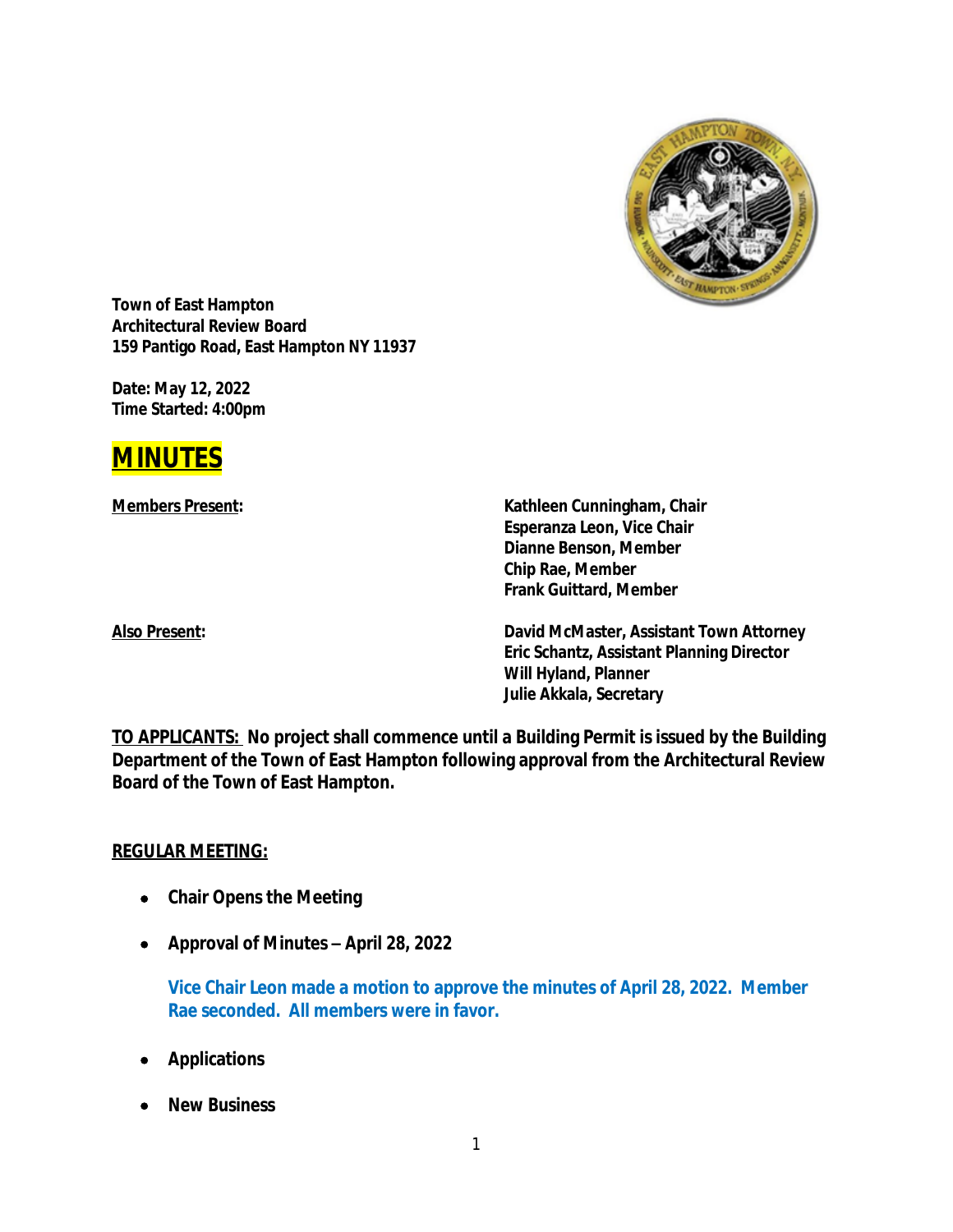**Chair Closes the Meeting**

**Chair Cunningham made a motion to close the Architectural Review Board meeting of May 12, 2022. Vice Chair Leon seconded. All members were in favor.**

### **Change to Commercial:**

**1. Amagansett Square LLC SCTM# 300-172-12-6 c/o: Britton Bistrian 12 Amagansett Square PO Box 2756 Amagansett, NY 11930 Amagansett, NY 11930**

**Member Guittard made a motion to approve the application. Member Rae seconded. All members were in favor.**

### **Business Sign:**

**2. Springs Pizza SCTM# 300-62-3-23 c/o: John Romero 841 Springs Fireplace Rd 841 Springs Fireplace Road East Hampton, NY 11937 East Hampton, NY 11937**

**The application was deemed incomplete. The applicant will receive a follow-up letter listing further information required before the application can be placed on the ARB agenda.**

**3. 313 THHR LLC SCTM# 300-75-1-28.5 c/o: Michael Capoferri Sunset Harbor Dining 295 Three Mile Harbor 313 Three Mile Harbor East Hampton, NY 11937 East Hampton, NY 11937**

**Member Benson made a motion to approve the application as presented. Member Guittard seconded. All members were in favor.**

**4. RDRK, LLC SCTM# 300-6-3-4 c/o: Richard Koehler Tony's Meat Market 185 W Montauk Hwy. 541 West Lake Drive Lindenhurst, NY 11757 Montauk, NY 11954**

**Chair Cunningham made a motion to approve the application as presented. Member Rae seconded. All members were in favor.**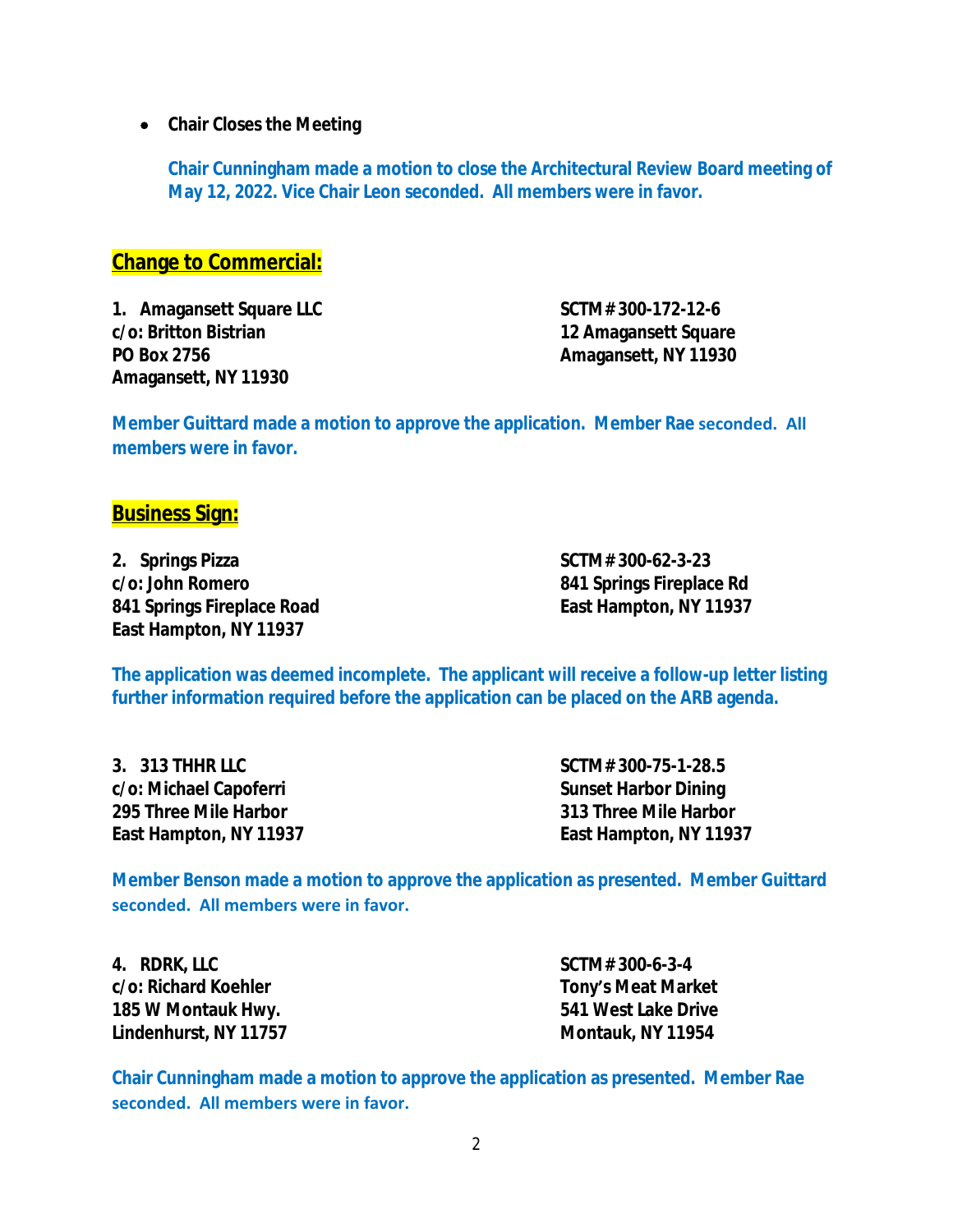**Fences, Walls, Gates & Berms:**

**5. Karen & John Campenella SCTM# 300-66-1-8 10 Holly Street 10 Holly Street Montauk, NY 11954 Montauk, NY 11954**

**Application was postponed for a later date. No representation appeared on behalf of the application.**

**6. Jodi & Scott Markoff SCTM# 300-172-7-20.2 c/o: EH Fence & Gate 39 Gansett Lane 8 Hardscrabble Ct Amagansett**, NY **East Hampton, NY 11937**

**The application was deemed incomplete. The applicant will receive a follow-up letter listing further information required before the application can be placed on the ARB agenda.**

**7. Harry Pinkerton IV SCTM# 300-166-4-1.4 Montauk, NY 11954**

**c/o: Joel Halsey 92 Spring Close Highway PO Box 5030 East Hampton, NY 11937**

**Member Rae made a motion to approve the application as presented. Vice Chair Leon seconded. All members were in favor.**

**8. OMH, LLC - Gate SCTM# 300-087-02-16.1 c/o: David Martins Architects 251 Old Montauk Hwy 102 Lillian Rd Montauk, NY 11954 Nesconset, NY 11767**

**Member Guittard made a motion to approve the application as presented. Member Rae seconded. All members were in favor.**

**9. Joseph Baratta SCTM# 300-56-6-18 5 Woodpink Drive 5 Woodpink Drive**

**East Hampton, NY 11937 East Hampton, NY 11937**

**The application was deemed incomplete. The applicant will receive a follow-up letter listing further information required before the application can be placed on the ARB agenda.**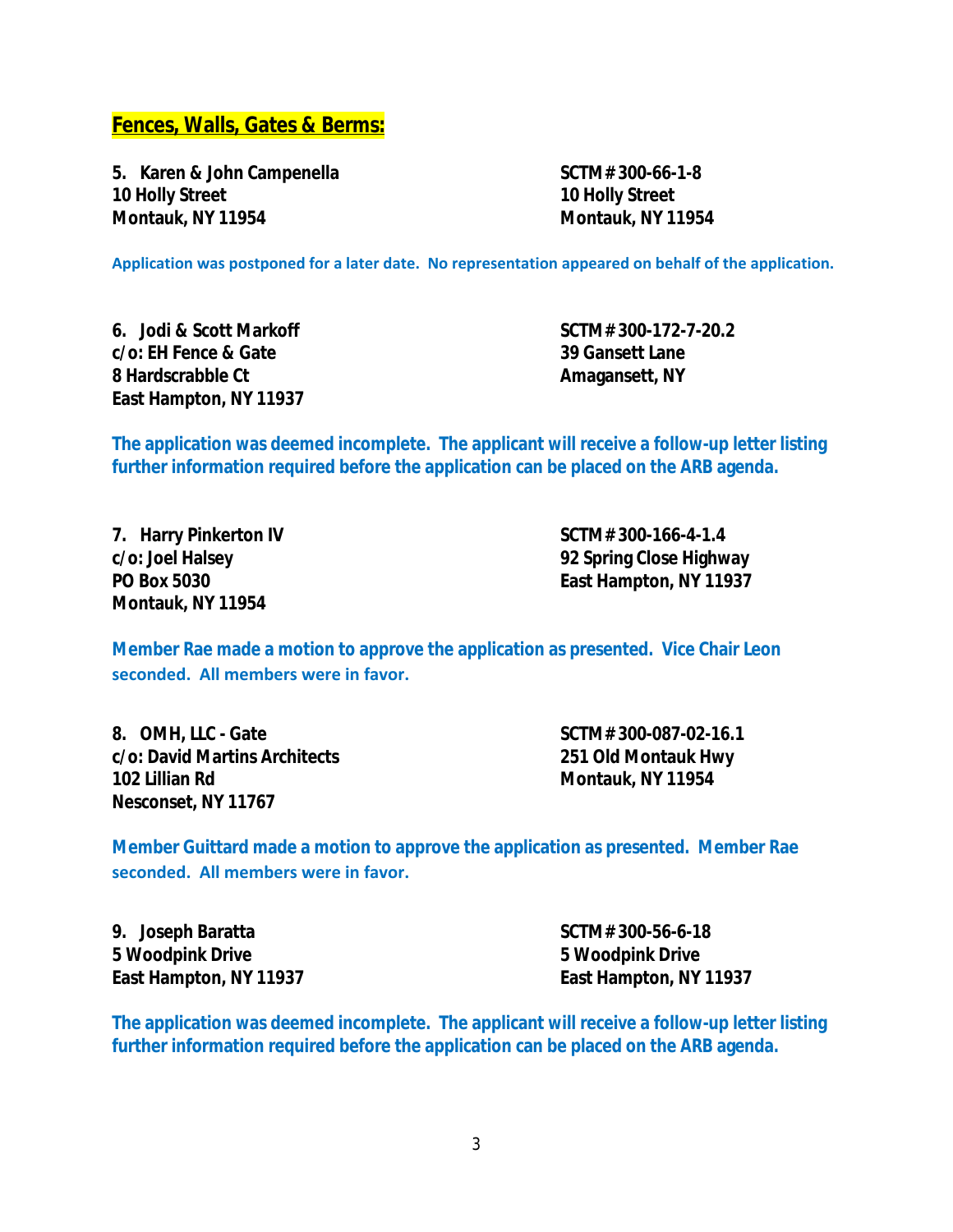## **Extension of Time:**

**10. Abraham Jaros SCTM# 300-113-3-24.9 15 Peach Farm Lane 15 Peach Farm Lane East Hampton, NY 11937 East Hampton, NY 11937** *Resolution Dated:* **September 24, 2015**

**Chair Cunning made a motion to grant the Extension of Time. Member Rae seconded. All members were in favor.**

### **Agricultural Overlay:**

**11. Paula Dagen SCTM# 300-197-4-4.1 c/o: Patrick McGrath Const. 70 Sayres Path 43 Kings Point Rd Wainscott, NY 11975 East Hampton, NY 11937**

**Vice Chair Leon made a motion to approve the application as presented. Member Benson seconded. All members were in favor.**

**c/o: Jessica Guetta 8 Sayres Path 115 Sycamore Drive Wainscott, NY 11975 Roslyn, NY 11576**

**12. 8 Sayres Path LLC SCTM# 300-196-01-8.1**

**The application was deemed incomplete. The applicant will receive a follow-up letter listing further information required before the application can be placed on the ARB agenda.**

**13. Ron Franklin SCTM#: 300-200-3-40.1 120 Central Park South, 11D 65 Beach Lane New York NY 10019 Wainscott, NY 11975**

**The application was deemed incomplete. The applicant will receive a follow-up letter listing further information required before the application can be placed on the ARB agenda.**

4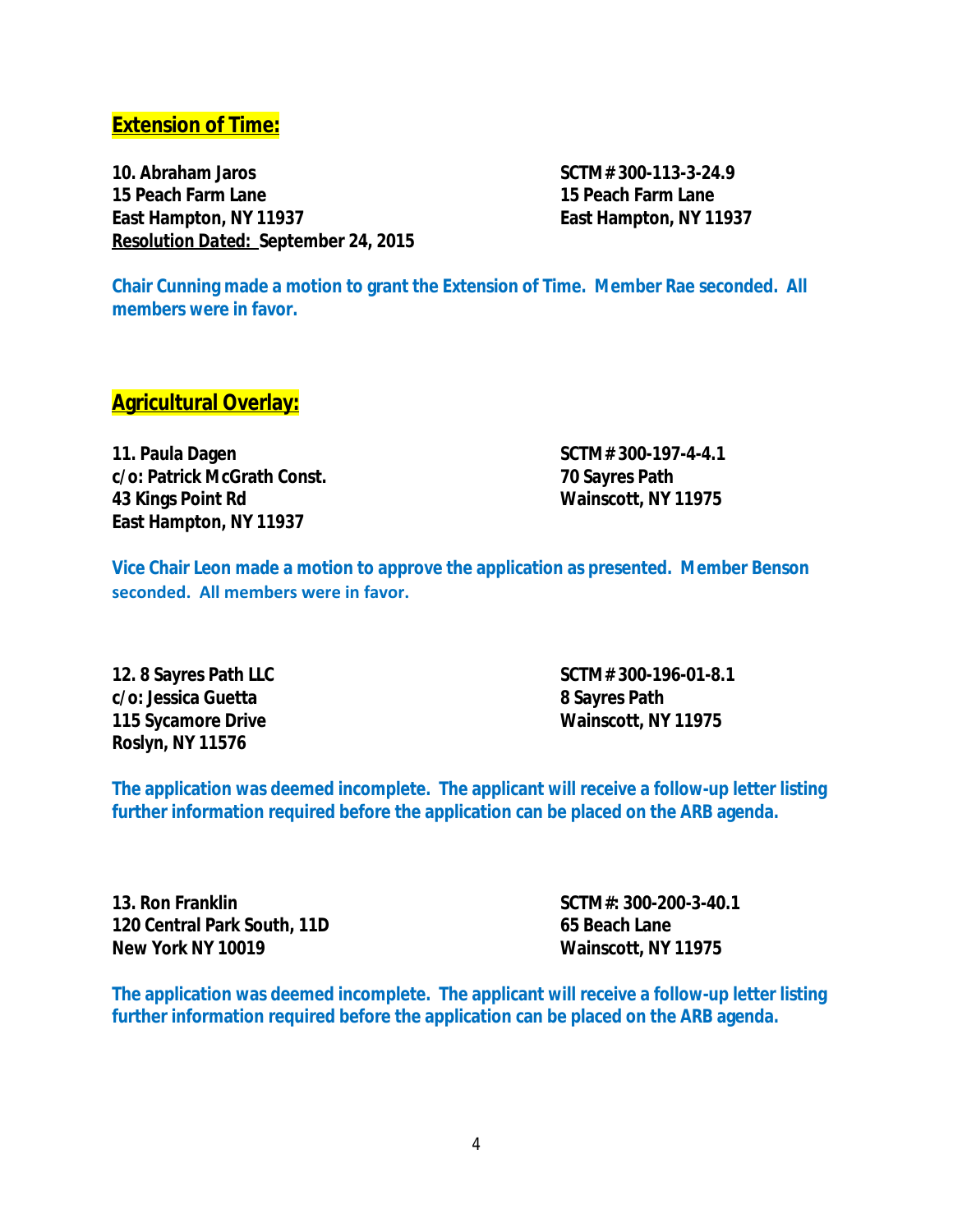# **Issuance of Certificate of Occupancy:**

**14. 3 Kidd Surf Shack LLC SCTM# 300-032-06-09.2 c/o: Farrell Building 5 Agnew Ave PO Box 14 Montauk, NY 11954 Bridgehampton, NY 11932** *Resolution dated***: August 8, 2019**

**Application was postponed by the applicant for a later date.**

**15. Abraham Jaros SCTM# 300-113-3-24.9 15 Peach Farm Lane 15 Peach Farm Lane East Hampton, NY 11937 East Hampton, NY 11937** *Resolution Dated:* **September 24, 2015**

**Application was postponed for a later date. No representation appeared on behalf of the application.**

**16. 341 Town Lane LLC SCTM# 300-149-5-4 c/o: Britton Bistrian 341 Town Lane PO Box 2756 Amagansett NY 11930 Amagansett, NY 11930** *Resolution dated***:** *November 15, 2019*

**Member Benson made a motion to approve the issuance of a Certificate of Occupancy. Member Rae seconded. All members were in favor.**

**17. 341 Town Lane LLC SCTM# 300-149-5-4 c/o: Britton Bistrian 341 Town Lane PO Box 2756 Amagansett NY 11930 Amagansett, NY 11930** *Resolution dated***:** *July 10, 2020*

**Member Benson made a motion to approve the issuance of a Certificate of Occupancy. Member Rae seconded. All members were in favor.**